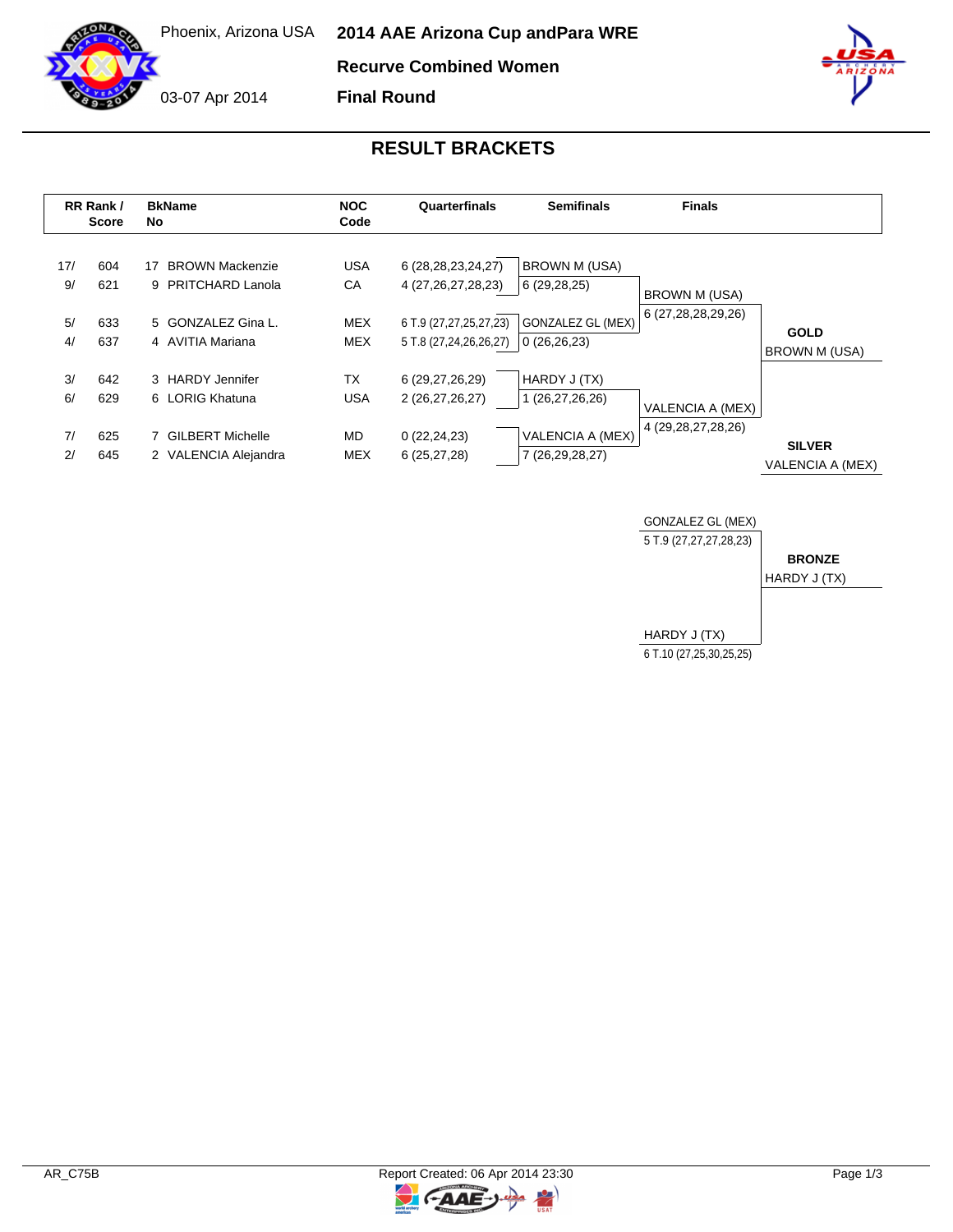

**Recurve Combined Women**

**Elimination Round**



## **RESULT BRACKETS**

|           | RR Rank /<br><b>Score</b> | No | <b>BkName</b>                          | <b>NOC</b><br>Code | 1/32<br>Elimin. Round                  | 1/16<br>Elimin. Round                  | 1/8<br>Elimin. Round                         | Quarterfinals                              |
|-----------|---------------------------|----|----------------------------------------|--------------------|----------------------------------------|----------------------------------------|----------------------------------------------|--------------------------------------------|
|           |                           |    |                                        |                    |                                        |                                        |                                              |                                            |
| 1/        | 657                       |    | 1 RENDON Ana Maria                     | COL                | 7 (24, 19, 18, 21)                     | <b>RENDON AM (COL)</b>                 |                                              |                                            |
| 64/       | 390                       |    | 64 CHUN Saewon                         | <b>USK</b>         | 1(16,6,18,5)                           | 7 (24, 23, 28, 26)                     |                                              |                                            |
|           |                           |    |                                        |                    |                                        |                                        | RENDON AM (COL)<br>4 (27,28,27,27,26)        |                                            |
| 33/       | 556                       |    | 33 VALENCIA Yesenia                    | <b>GUA</b>         | 6 (21, 20, 19, 20)                     | VALENCIA Y (GUA)                       |                                              |                                            |
| 32/       | 559                       |    | 32 GRELLNER Janis                      | MO                 | 2 (16,21,18,19)                        | 1 (23,23,26,21)                        |                                              | <b>BROWN M (USA)</b>                       |
| 17/       | 604                       |    | 17 BROWN Mackenzie                     | <b>USA</b>         | 6(21, 24, 24)                          | <b>BROWN M (USA)</b>                   |                                              | 6 (28, 28, 23, 24, 27)                     |
| 48/       | 484                       |    | 48 MCGRATH Megan                       | WA                 | 0(18, 10, 18)                          | 6 (23, 23, 24, 28, 27)                 |                                              |                                            |
|           |                           |    |                                        |                    |                                        |                                        | <b>BROWN M (USA)</b>                         |                                            |
| 49/       | 484                       |    | 49 ABERNATHY Anne                      | <b>ISV</b>         | 0(20, 11, 12)                          | MANDIA C (ITA)                         | 6 (28, 25, 26, 28, 28)                       |                                            |
| 16/       | 608                       |    | 16 MANDIA Claudia                      | <b>ITA</b>         | 6(25, 27, 25)                          | 4 (22, 26, 27, 27, 26)                 |                                              |                                            |
|           |                           |    |                                        |                    |                                        |                                        |                                              |                                            |
| 9/<br>56/ | 621<br>427                | 9  | PRITCHARD Lanola<br>56 MAHABIR Raveena | СA<br><b>BAR</b>   | 7 (26, 19, 19, 21)<br>1(12, 19, 13, 0) | PRITCHARD L (CA)<br>7 (25,23,23,26,26) |                                              |                                            |
|           |                           |    |                                        |                    |                                        |                                        | PRITCHARD L (CA)                             |                                            |
| 41/       | 528                       |    | 41 BERMÚDEZ Gloriana                   | CRC                | 2 (24, 17, 21, 9)                      | ALEXANDER K (AZ)                       | 6 (27,26,24)                                 |                                            |
| 24/       | 583                       |    | 24 ALEXANDER Katie                     | AZ                 | 6 (17,21,27,13)                        | 3 (22, 23, 25, 21, 25)                 |                                              |                                            |
|           |                           |    |                                        |                    |                                        |                                        |                                              | PRITCHARD L (CA)<br>4 (27, 26, 27, 28, 23) |
| 25/       | 583                       |    | 25 EICH Madison                        | WA                 | 2 (27,20,25,21)                        | <b>ROMERO R (GUA)</b>                  |                                              |                                            |
| 40/       | 535                       |    | 40 ROMERO Regina                       | <b>GUA</b>         | 6 (14,24,26,22)                        | 0(20, 20, 19)                          | SARTORI G (ITA)                              |                                            |
| 57/       | 426                       |    | 57 BOONE Ahnika                        | CA                 | 0(19, 15, 14)                          | SARTORI G (ITA)                        | 0(22, 25, 23)                                |                                            |
| 8/        | 622                       |    | 8 SARTORI Guendalina                   | <b>ITA</b>         | 6(27, 24, 24)                          | 6 (23,24,28)                           |                                              |                                            |
|           |                           |    |                                        |                    |                                        |                                        |                                              |                                            |
| 5/        | 633                       |    | 5 GONZALEZ Gina L.                     | <b>MEX</b>         | 6(25,21,24)                            | GONZALEZ GL (MEX)                      |                                              |                                            |
| 60/       | 413                       |    | 60 OSTLING Turia                       | AZ                 | 0(18, 12, 7)                           | 6 (27, 25, 24, 23, 25)                 | GONZALEZ GL (MEX)                            |                                            |
|           |                           |    |                                        |                    |                                        |                                        | 6 T.9 (24,25,26,24,23)                       |                                            |
| 37/       | 538<br>578                |    | 37 WOLF Cassandra                      | CA                 | 5 T.5 (24, 22, 25, 9, 22)              | CLAMON L (CA)                          |                                              |                                            |
| 28/       |                           |    | 28 CLAMON Lauren                       | CA                 | 6 T.7 (23,20,26,19,22)                 | 4 (21, 20, 27, 27, 24)                 |                                              | GONZALEZ GL (MEX)                          |
| 21/       | 588                       |    | 21 CHÉNIER Virginie                    | CAN                | 6 (20,21,26,22)                        | CHÉNIER V (CAN)                        |                                              | 6 T.9 (27,27,25,27,23)                     |
| 44/       | 515                       |    | 44 LEE Vanessa                         | CAN                | 2 (22, 18, 12, 19)                     | 3 (26,24,23,20,23)                     |                                              |                                            |
|           |                           |    |                                        |                    |                                        |                                        | LIONETTI PCM (ITA)<br>5 T.8 (18,28,26,22,24) |                                            |
| 53/       | 458                       |    | 53 BENNETT Victoria                    | MD                 | 2 (14,24,18,22)                        | LIONETTI PCM (ITA)                     |                                              |                                            |
| 12/       | 617                       |    | 12 LIONETTI Pia Carmen Maria           | ITA                | 6 (28, 22, 20, 23)                     | 7 (29, 23, 23, 24, 27)                 |                                              |                                            |
| 13/       | 616                       |    | 13 BAYARDO Gabriela                    | <b>MEX</b>         | 6(22, 26, 23)                          | BAYARDO G (MEX)                        |                                              |                                            |
| 52/       | 462                       |    | 52 MAITLAND Pamela                     | CA                 | 0(7,10,13)                             | 7 (28,23,26,30)                        |                                              |                                            |
|           |                           |    |                                        |                    |                                        |                                        | BAYARDO G (MEX)                              |                                            |
| 45/       | 511                       |    | 45 HIRST Fiona                         | <b>GBR</b>         | 0(21, 24, 21)                          | MISCIONE A (CA)                        | 4 (29, 25, 24, 22, 24)                       |                                            |
| 20/       | 592                       |    | 20 MISCIONE Anna                       | CA                 | 6(24, 25, 24)                          | 1 (26,23,20,22)                        |                                              | AVITIA M (MEX)                             |
|           |                           |    |                                        |                    |                                        |                                        |                                              | 5 T.8 (27,24,26,26,27)                     |
| 29/       | 573                       |    | 29 AHN Jenna                           | СA                 | 6(20, 23, 24)                          | AHN J (CA)                             |                                              |                                            |
| 36/       | 538                       |    | 36 TURONEK Philippa                    | СA                 | 0(6,10,10)                             | 2 (19,22,26,22)                        | <b>AVITIA M (MEX)</b>                        |                                            |
| 61/       | 410                       |    | 61 JEREMIASSEN Henny                   | DEN                | 0(18, 19, 19)                          | <b>AVITIA M (MEX)</b>                  | 6 (24, 20, 27, 25, 27)                       |                                            |
| 4/        | 637                       |    | 4 AVITIA Mariana                       | MEX                | 6(26, 22, 24)                          | 6 (26,28,23,28)                        |                                              |                                            |
|           |                           |    |                                        |                    |                                        |                                        |                                              |                                            |

 $\mathbb{F}$ 

 $FAAE$ 

 $\ominus$